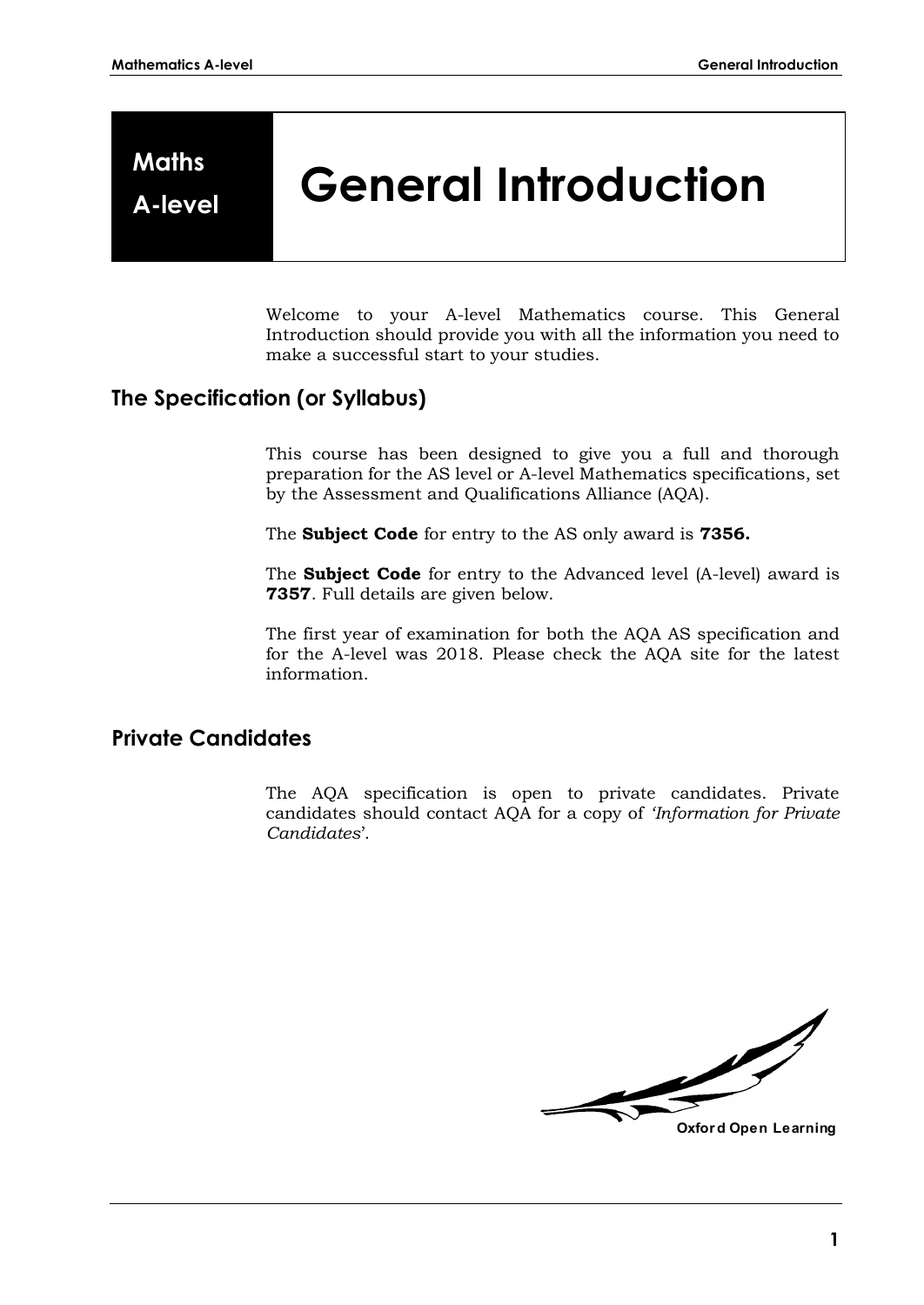## **Arrangement of Modules**

OOL's A-level Maths course is divided into eight separate modules. Each module corresponds to a component of the A-level specification, four components for each year. The first two "core" modules cover all the topics in Sections A-H of the AQA AS (7356) specification. These topics are compulsory for all students of AQA AS level Maths.

### **Textbooks**

It is essential that you acquire the following textbook to support your AS-level studies:

David Bowles and 9 others: *AQA A Level Maths: Year 1 / AS Student Book* Paperback (OUP: ISBN-13: 978-0198412953)

Please note that this text is closely linked to a set of online resources or 'library' on the www.mymaths.co.uk website, so you can do further questions, explore resources, etc. This requires a password (via a paid-for subscription) – we have not purchased access to that resource. We suggest you ignore the links to MyMaths and look for equivalent resources in MarkIt!! for which access has been arranged – see below. This course, the Bowles text and the MarkIt resources combine to give you ample practice.

If you go on to Year 2 and the full A-level, you will also need

David Bowles and 9 others: *AQA A Level Maths: Year 2 Book* Paperback (OUP; ISBN-13: 978-0198412960)

Alternatively, you can buy the two books combined, ISBN-13: 978- 0198412946.

## **The Arrangement of Lessons**

#### **Module One: Core Maths 1**

| Lesson | <b>Subject</b>          | Reading                            |
|--------|-------------------------|------------------------------------|
|        |                         |                                    |
|        | Modelling and Proof     | Bowles, Year 1, Ch. 1, Section 1.1 |
| 2      | Algebra Review          | Ch. 1.5, 1.7                       |
| 3      | Surds                   | Ch. 1.3                            |
| 4      | <b>Straight Lines</b>   | Ch. 1.6                            |
| 5      | Quadratic Equations and | Ch. 1.4, 2.4                       |
|        | Functions               |                                    |
|        | TMA A                   |                                    |
| 6      | Polynomials             | $Ch. 2.1 - 2.4$                    |
|        | Further Algebra         | Ch. 1.7                            |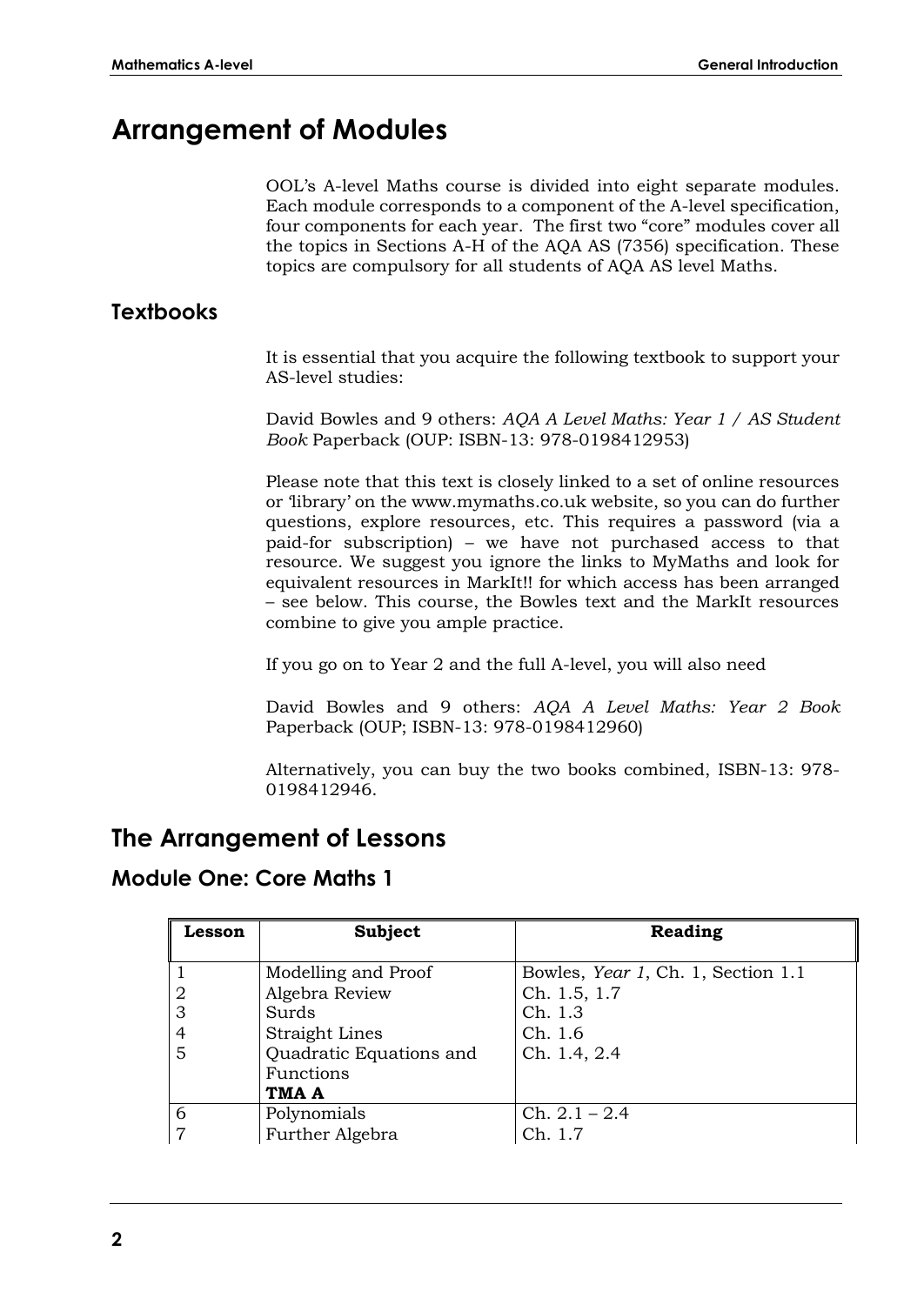| 8  | The Coordinate Geometry of $ Ch. 1.6$<br>the Circle |                 |
|----|-----------------------------------------------------|-----------------|
|    | TMA B                                               |                 |
|    | Differentiation (1)                                 | $Ch. 4.1 - 4.4$ |
| 10 | Differentiation (2)                                 | Ch. 4.5         |
| 11 | Integration (1)                                     |                 |
|    | TMA C                                               |                 |

## **Module Two: Core Maths 2**

| Lesson | Subject                                             | Reading                   |
|--------|-----------------------------------------------------|---------------------------|
| 12     | Indices; Further Differentiation and<br>Integration | Bowles, Ch. 1.2, 4.2, 4.6 |
| 13     | Trigonometry (1)<br>TMA <sub>D</sub>                | Ch. 3.1, 3.2              |
| 14     | Graphs and Transformations                          | Ch. 2.4, 4.6              |
| 15     | Trigonometry (2)                                    | Ch. 3.1                   |
| 16     | <b>Binomial Expansions</b>                          | Ch. 2.2                   |
|        | TMA <sub>E</sub>                                    |                           |
| 17     | Exponential Functions & Logarithms                  | $Ch. 5.1 - 5.4$           |
| 18     | Vectors                                             | Ch. 6.1, 6.2              |
|        | TMA F                                               |                           |

## **Module Three: Mechanics 1**

| Lesson | Subject      | Reading                 |
|--------|--------------|-------------------------|
| 19     | Kinematics   | Bowles, Ch. $7.1 - 7.4$ |
| 20     | Forces       | $Ch. 8.1 - 8.4$         |
|        | <b>TMA G</b> |                         |

## **Module Four: Statistics 1**

| Lesson         | Subject                                                                                            | Reading                                                           |
|----------------|----------------------------------------------------------------------------------------------------|-------------------------------------------------------------------|
| 21<br>22<br>23 | Statistical Data<br>Probability<br>The Binomial Distribution<br>TMA H                              | Bowles, Ch. $9.1 - 9.4$<br>Ch. 10.1<br>Ch. $10.2$ , $11.1 - 11.2$ |
|                | <b>TMA I</b> (Practice AS Exam Paper 1) -<br>optional<br><b>TMA J</b> (Practice AS EP2) – optional |                                                                   |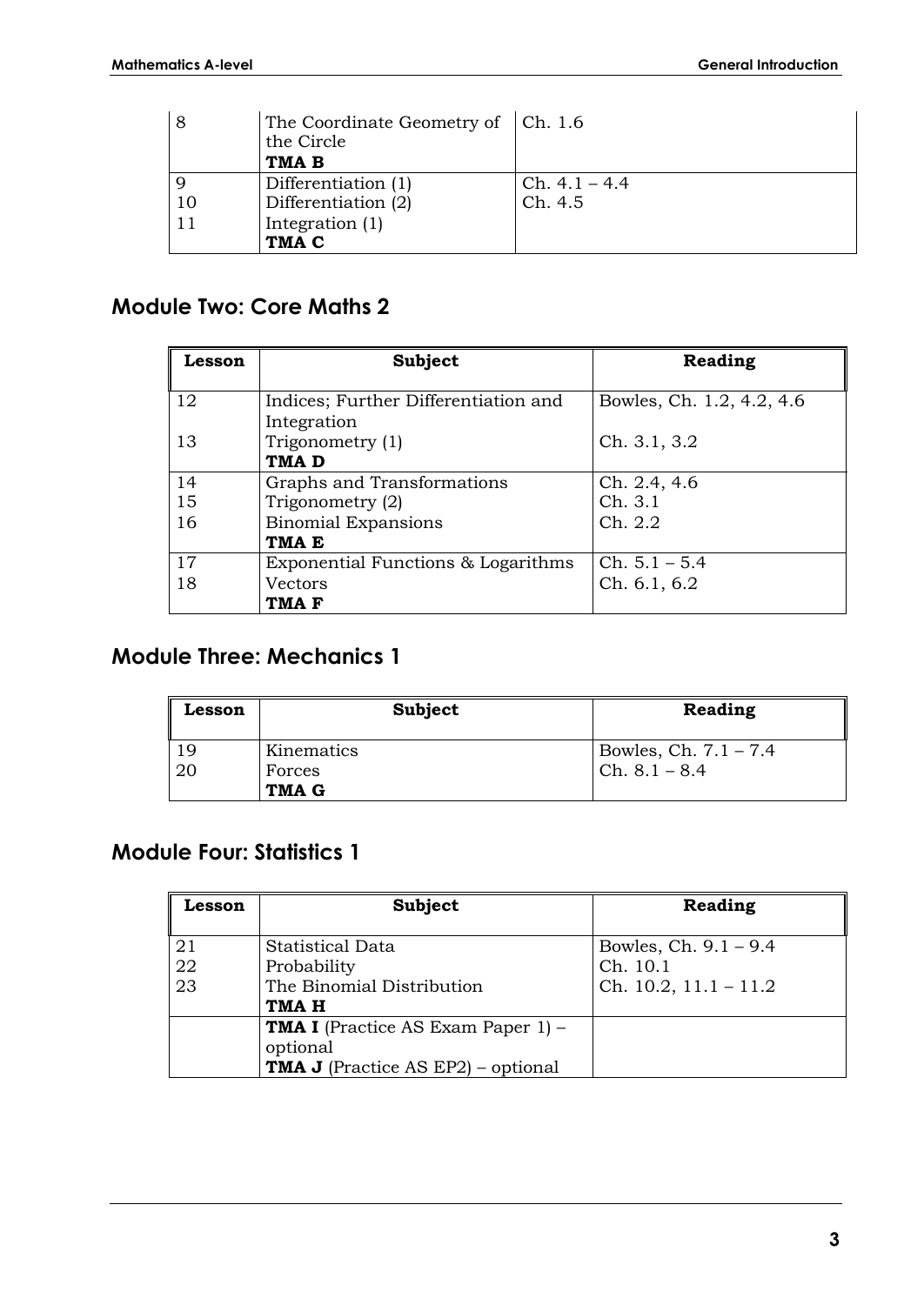## **Year 2 Course**

## **Module Five: Core Maths 3**

| Lesson | <b>Subject</b>                       | Reading                         |
|--------|--------------------------------------|---------------------------------|
| 24.    | Proof and Algebra                    | Bowles, Year 2, section<br>12.1 |
| 25.    | Sequences and Series                 | 13.2-13.4                       |
| 26.    | Radians                              | 14.1                            |
|        | TMA K                                |                                 |
| 27.    | Functions                            | 12.2, 15.1                      |
| 28.    | Composite Transformations and the    | (12.2)                          |
|        | <b>Modulus Function</b>              |                                 |
| 29.    | Inverse and Reciprocal Trigonometric | 14.2                            |
|        | Functions                            |                                 |
|        | TMA L                                |                                 |

## **Module Six: Core Maths 4**

| Lesson | <b>Subject</b>                          | Reading, Bowles Yr 2 |
|--------|-----------------------------------------|----------------------|
|        |                                         |                      |
| 30.    | Further Differentiation                 | 15.2-15.6            |
| 31.    | Numerical Methods for Solving Equations | $17.1 - 17.3$        |
| 32.    | Further Integration                     | 16.1-16.3, 17.4      |
|        | TMA M                                   |                      |
| 33.    | The General Binomial Expansion          | 13.1                 |
| 34.    | <b>Algebraic Fractions</b>              | 12.4, 12.5, 16.4     |
| 35.    | Implicit Differentiation                | 15.7                 |
|        | TMA <sub>N</sub>                        |                      |
| 36.    | Parametric Equations                    | 12.3, 15.8           |
| 37.    | Further Trigonometry                    | 14.3, 14.4           |
| 38.    | Differential Equations                  | 16.5                 |
|        | TMA O                                   |                      |

## **Module Seven: Mechanics 2**

| Lesson | Subject          | Reading   |
|--------|------------------|-----------|
| 39.    | Kinematics $(2)$ | 18.1-18.4 |
| 40     | Forces $(2)$     | 19.1-19.4 |
|        | TMA P            |           |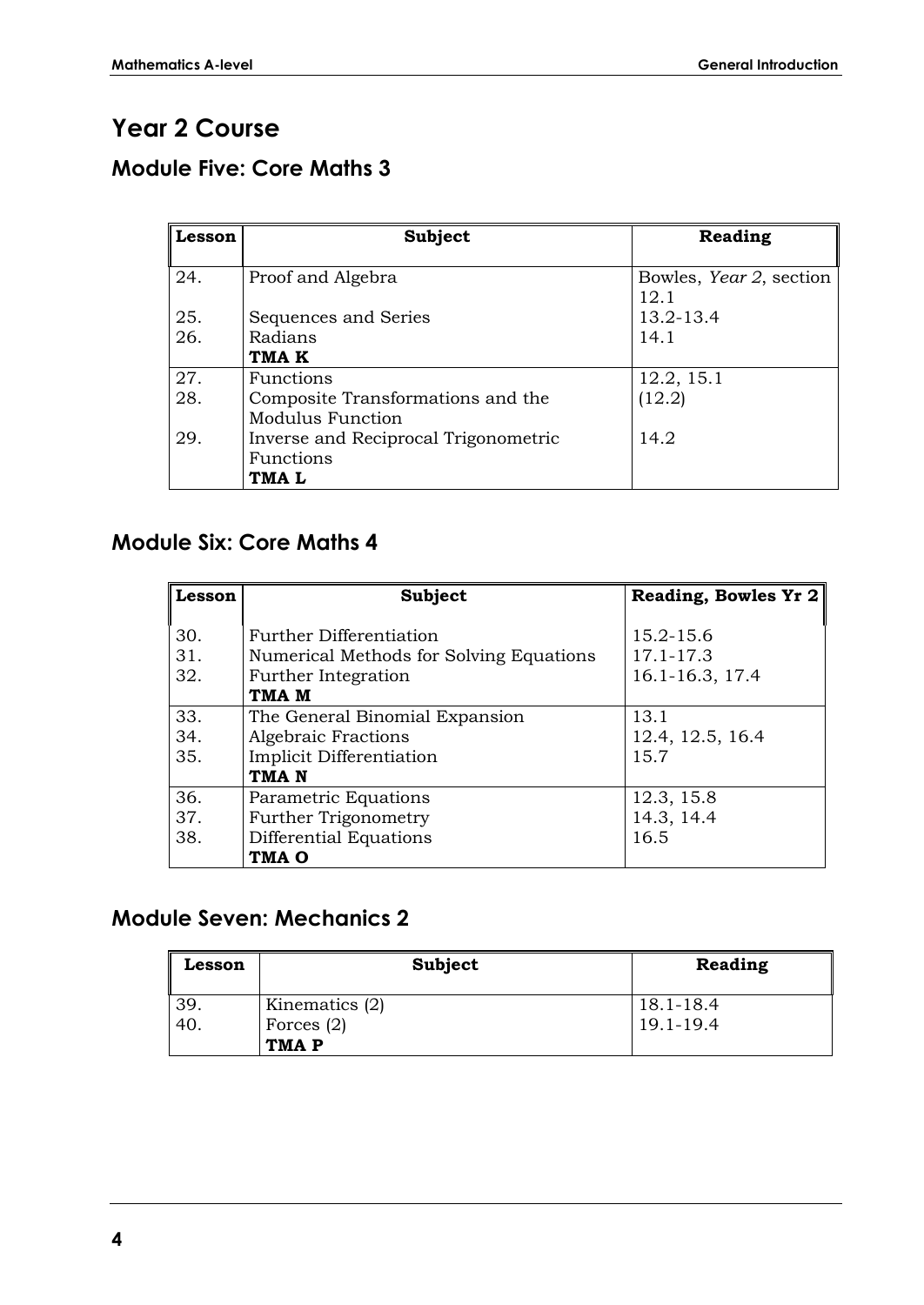## **Module Eight: Statistics 2**

| Lesson | Subject                                      | Reading    |
|--------|----------------------------------------------|------------|
| 41.    | Probability (2)                              | 20.1, 20.2 |
| 42.    | <b>Statistical Distributions</b>             | 20.3, 20.4 |
| 43.    | <b>Hypothesis Testing</b>                    | 21.1, 21.2 |
|        | TMA <sub>Q</sub>                             |            |
|        | <b>TMA R</b> (Practice A-level Exam Paper 1) |            |
|        | <b>TMA S</b> (Practice A-level Exam Paper 2) |            |
|        | <b>TMA T</b> (Practice A-level Exam Paper 3) |            |

#### **Prior Experience required**

In order to study this course, you are expected to have a knowledge of mathematics up to a good 'O' level or GCSE standard. Just a mere pass is not usually a sufficient basis on which to progress to A-level. In particular you are expected to have a good grasp of algebra equations, factors, fractions, and, especially, the manipulation of formulae. These are topics which are frequently encountered in all aspects of this course, and it will be assumed that you have a sound knowledge of them. You should know, in geometry, the triangle and circle properties, together with the tests for similar and congruent triangles. The trigonometrical definitions of sine, cosine and tangent, together with Pythagoras' theorem, should be known.

If your Maths skills were acquired a number of years ago, it might be an idea to purchase a GCSE Maths revision book to help refresh your memory.

#### **Electronic Calculators**

All examining boards now recommend, or actually require, that a calculator is used in the examinations. The specification dictates the type of calculator allowed. Full details are given below. You would be at a disadvantage if you only have a calculator of a "scientific" type, with functions which include sin, cos, tan and their inverses, in both degrees and radians,  $\sqrt{x}$ ,  $x^y$ ,  $e^x$ ,  $\log_a x$ ,  $\ln x$ , etc.

In this course you should use a calculator for all questions requiring a numerical answer, unless you are specifically told to leave answers in surd (root) form. Having said that, the usual preference of examiners is for answers to be left in fractional, rather than decimal form (i.e. *not* using a calculator); especially if this avoids rounding. Final answers should normally be given to three significant figures in an exam, but, during your working, keep intermediate values to as great a degree of accuracy as your calculator will allow. Some answers in this course are given to a larger number of significant figures, where it seems appropriate. You should show in your working any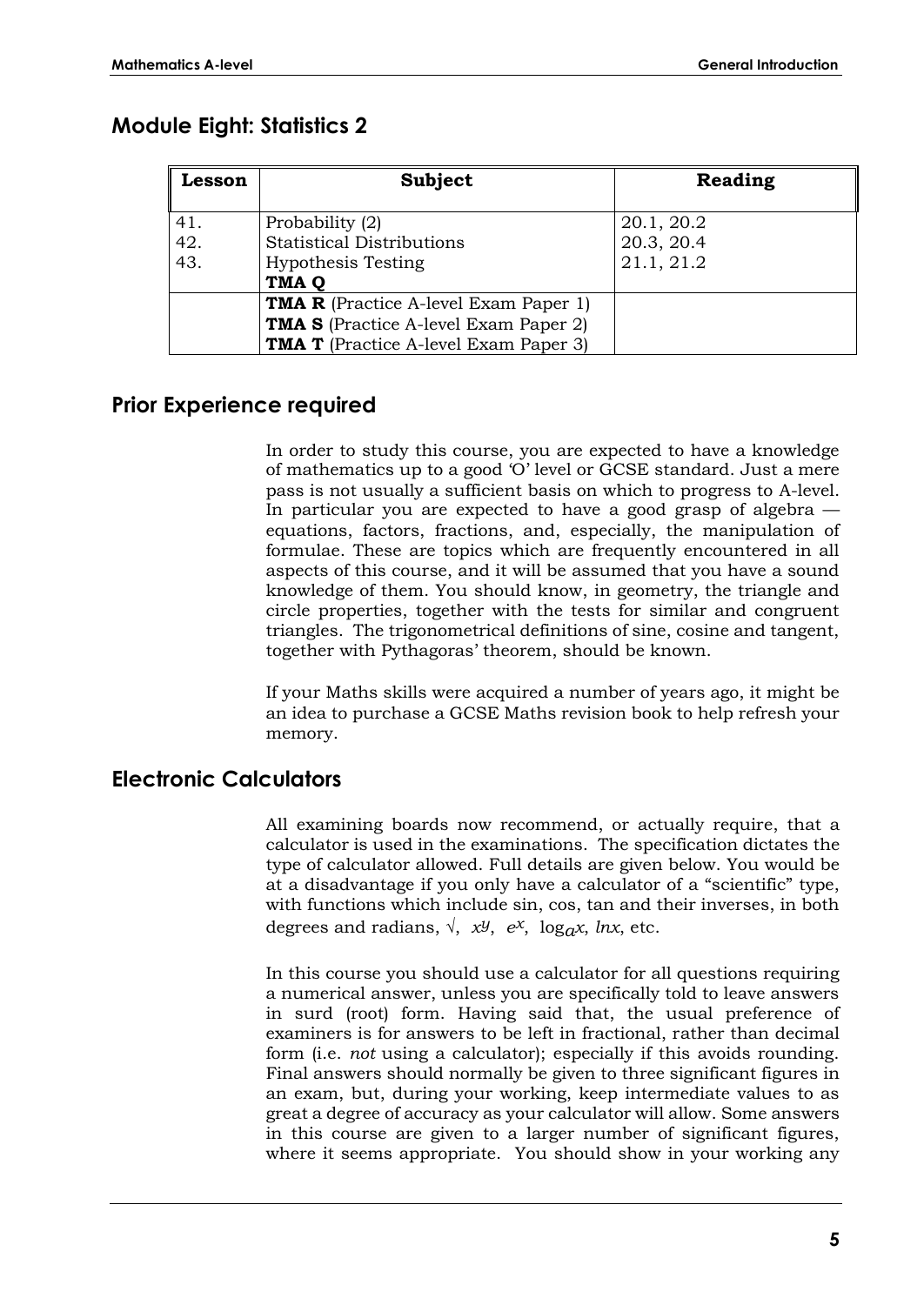necessary explicit formula you use to calculate your answer. Marks may be deducted for lack of essential working. All steps in working should be shown.

#### **Using the Course Materials**

No textbook can take the place completely of an actual lesson, so, when studying this course, the lesson notes will add to, or expand, the text of the book, and you should study both together. The lesson notes will indicate at which points you should work from the book, and the exercises you should attempt.

At the start of each book there is a section on the use of the book which includes a list of notations, and instructions for answering multiple–choice exercises. You should study the list of notations carefully, and also refer to the notations which are listed in the specification of the examination board. Occasionally there will be slight variations in notation, so it is important to realise this, and, if two alternative notations are given, be able to recognise and use either.

As you follow the lesson notes, you will be told when to refer to the book, which sections to study, and which exercises to attempt. The textbooks contain very many worked examples. In order to save space, and so include all these, often lines of working have been omitted from the solutions. You should perform these lines yourself, as you follow through the examples. In general, always keep a pen and paper, and your calculator, beside you, as you work through the course.

#### **Activities and Practice Exercises**

The books also contain many exercises to be worked. The numerical solutions to these are given at the end of the books. Graphical solutions are not included, but they will be given to a selection of examples at the end of any appropriate lesson. When you have worked through the questions in an exercise, check your answers with those given. If you have made any mistakes, look through the question again, trying to see where you went wrong. If you still cannot see how to get the correct answer, ask your tutor for help, and he or she will show you your mistake.

There is no need to tackle every question of every exercise, but try to pick out a variety of different types. If, however, you find a topic more difficult, then try more of the questions set on it, to give you practice in overcoming the problems.

Where necessary, the lessons also include Activities to provide additional practice or help with difficult points. These Activities include space underneath for you to attempt your answer. Having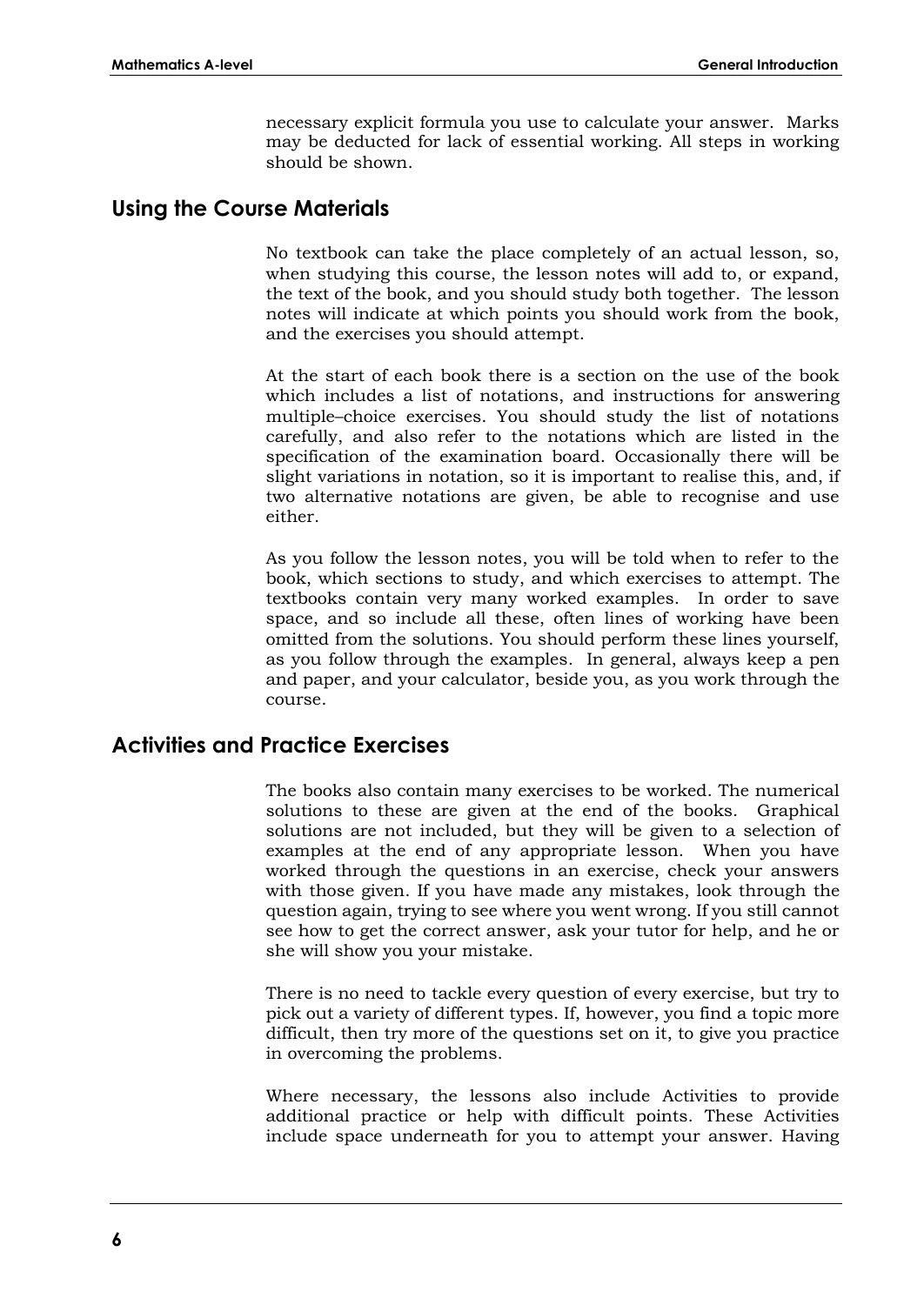done so, the correct answer will be found at the end of that particular lesson.

#### **Practising with Markit!!**

As well as the activities and SATs within the lessons, you are recommended to practise your skills using the internet-based *Markit!!* resources.

*MarkIt!!* worksheets are designed to recap the entire topic and sharpen exam technique. Research shows that doing some examfocused practice soon after finishing the topic will consolidate your studies and lead to better retention for the exam.

You can access worksheets on all the core topics and you should find that Year 2 topics are also covered. The worksheets self-mark and instantly explain mistakes within each step. Feedback is given each time you go wrong so you will feel yourself improving. Markit's specially designed interface is like having a tutor next to you explaining everything.

No grades or marks are recorded, so this is a safe place to learn. No login details will be needed either – just use the links and start practising.

Please note that these resources have *not* been produced by OOL. OOL and its tutors cannot answer any queries in relation to these resources. Don't worry if some of the practice questions entail skills that you have not yet acquired – the marks don't count for anything! But with a little perseverance, you should find it a resource that will improve your exam skills greatly.

#### **Tutor-Marked Assignments**

After a group of lessons you will find a tutor-marked assignment, and you will be told at which stage to work this. It should be attempted only when you are satisfied that you have completely studied and mastered the lessons to which it relates. It is best to attempt assignments under examination conditions, however it is not obligatory. Your answers to these assignments should be sent to your tutor for marking, and, when they are returned to you, suggested answers will be sent with them.

At this level of mathematics, there is rarely just one "right" method for solving a problem, however. The suggested answers will give one way, usually, but not always, the shortest. The method you have used may well be completely different. Your tutor will indicate whether it is as good on your test-paper when it is returned.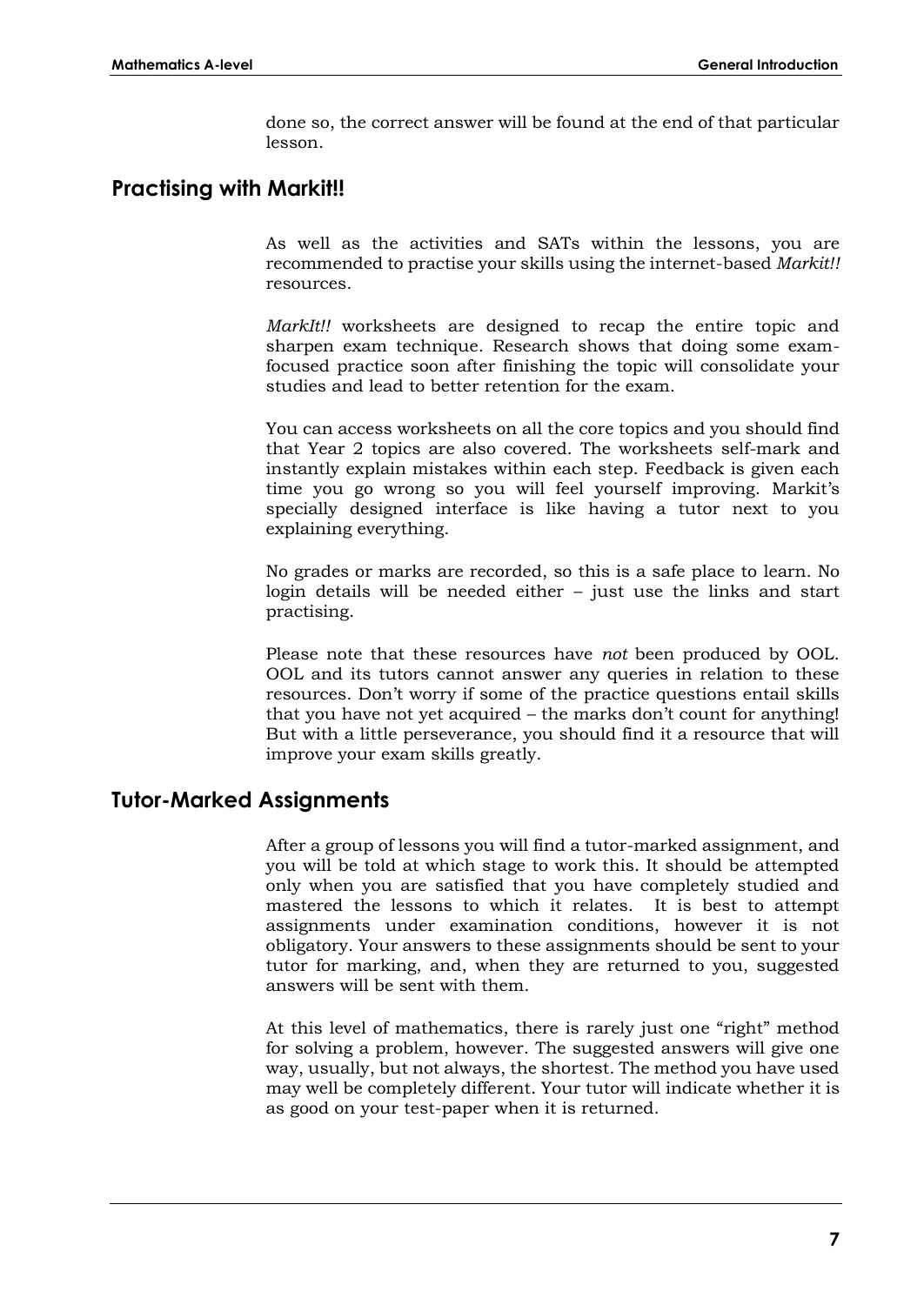Experience shows that students who do submit assignments are much more successful than those who don't. It is your primary means of gaining individualised help, of sorting out problems and maintaining motivation.

To conclude, this is no easy, armchair, subject. Much depends on your ability to work hard, and puzzle out any problems. When you encounter difficulties, try the problem again, working the problem out in various ways, until you suddenly see the correct method. Always work the assignments without assistance, and send in an attempt at every question, however badly you think you might have done. Only then can your tutor see what your difficulties are, and help you to overcome them.

## **The 'AS' level and 'A' level System**

#### **The Advanced Subsidiary (AS) Level**

Until recently, in the old "modular" system, the AS examination counted as half of the full A-level and marks achieved in AS examinations could be carried forward to the point at which the 2nd Year (A2) exams would be taken or the AS papers could be tackled again in the hope of gaining better marks.

That is no longer the case. The AS is a separate qualification. Marks cannot be carried forward to the A-level examinations. Whether or not you sit the AS papers, you must take all three A-level papers to gain a "full" A-level. Alternatively, you may stop with an AS qualification. If you are going on to the full A-level, there is no requirement to take the AS exams but, for many students, they *may* represent good practice and preparation for the exams at the end of the 2nd Year.

#### **Grading**

For the full A-level qualification, there is a 6-grade scale: A\* (Astarred), A, B, C, D and E. Candidates who fail to reach the minimum standard for Grade E will be recorded as U (unclassified). For the ASonly qualification, there's a 5-grade scale, with A (not  $A^*$ ) as the top grade.

#### **Private candidates**

These specifications are available to private candidates. A private candidate is someone who enters for exams through an AQA approved school or college but is not enrolled as a student there.

A private candidate may be self-taught, home schooled or have private tuition, either with a tutor or through a distance learning organisation. They must be based in the UK.

If you have any queries as a private candidate, you can: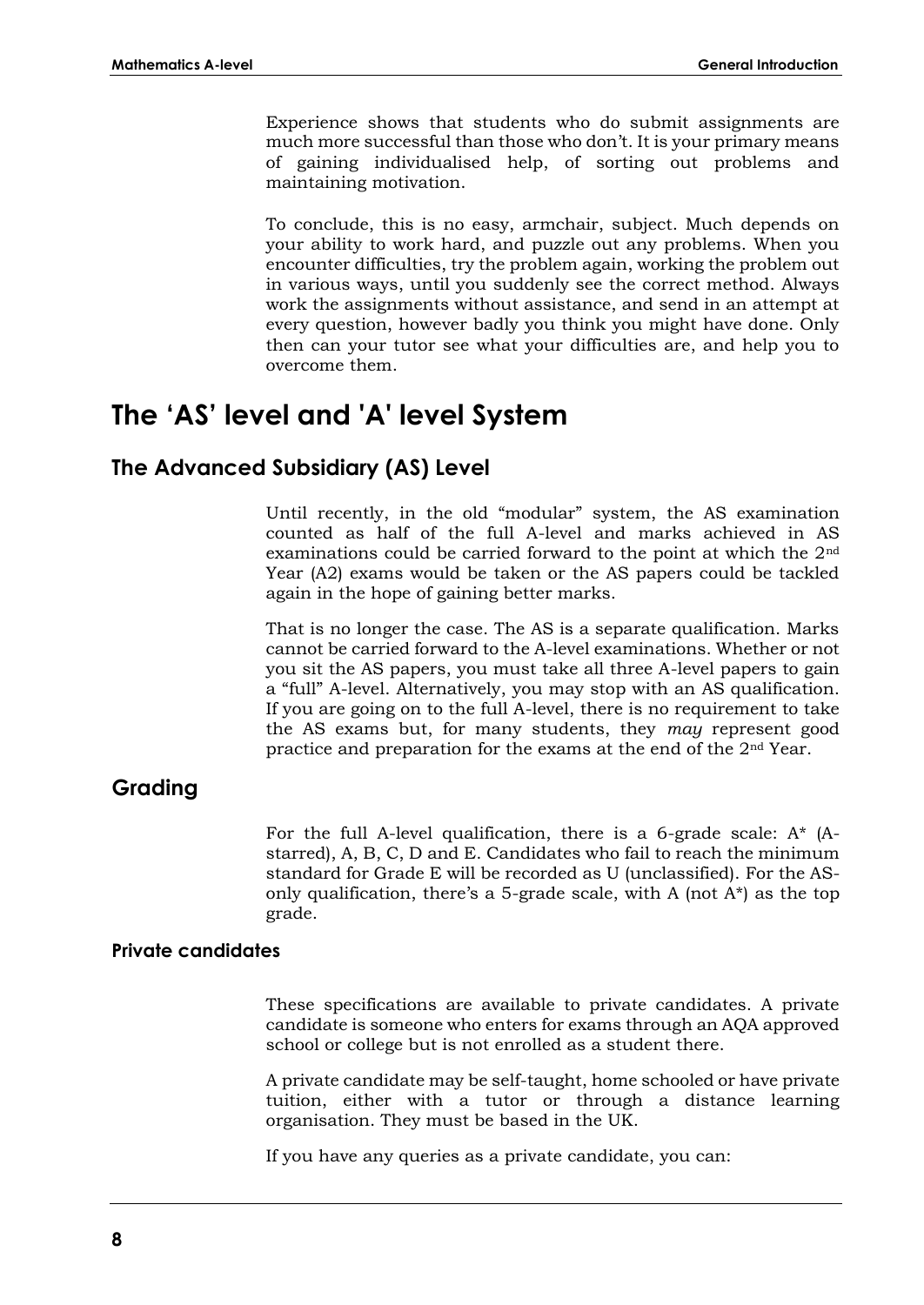- speak to the exams officer at the school or college where you intend to take your exams
- visit aqa.org.uk/privatecandidates
- email [privatecandidates@aqa.org.uk](mailto:privatecandidates@aqa.org.uk)

#### **Use of calculators**

A calculator is required for use in all assessments in this specification. Details of the requirements for calculators can be found in the Joint Council for General Qualifications document Instructions for conducting examinations.

For AS and A-level Mathematics exams, calculators should have the following as a required minimum:

- an iterative function
- the ability to compute summary statistics and access probabilities from standard statistical distributions.

For the purposes of this specification, a 'calculator' is any electronic or mechanical device which may be used for the performance of mathematical computations. However, only those permissible in the guidance in the Instructions for conducting examinations are allowed in the AS and A-level Mathematics exams.

#### **The AQA AS level 7356 specification**

#### **AS Paper 1**

Content from the following sections:

- A: Proof
- B: Algebra and functions
- C: Coordinate geometry
- D: Sequences and series
- E: Trigonometry
- F: Exponentials and logarithms
- G: Differentiation
- H: Integration
- J: Vectors
- P: Quantities and units in mechanics
- Q: Kinematics
- R: Forces and Newton's laws

How it's assessed: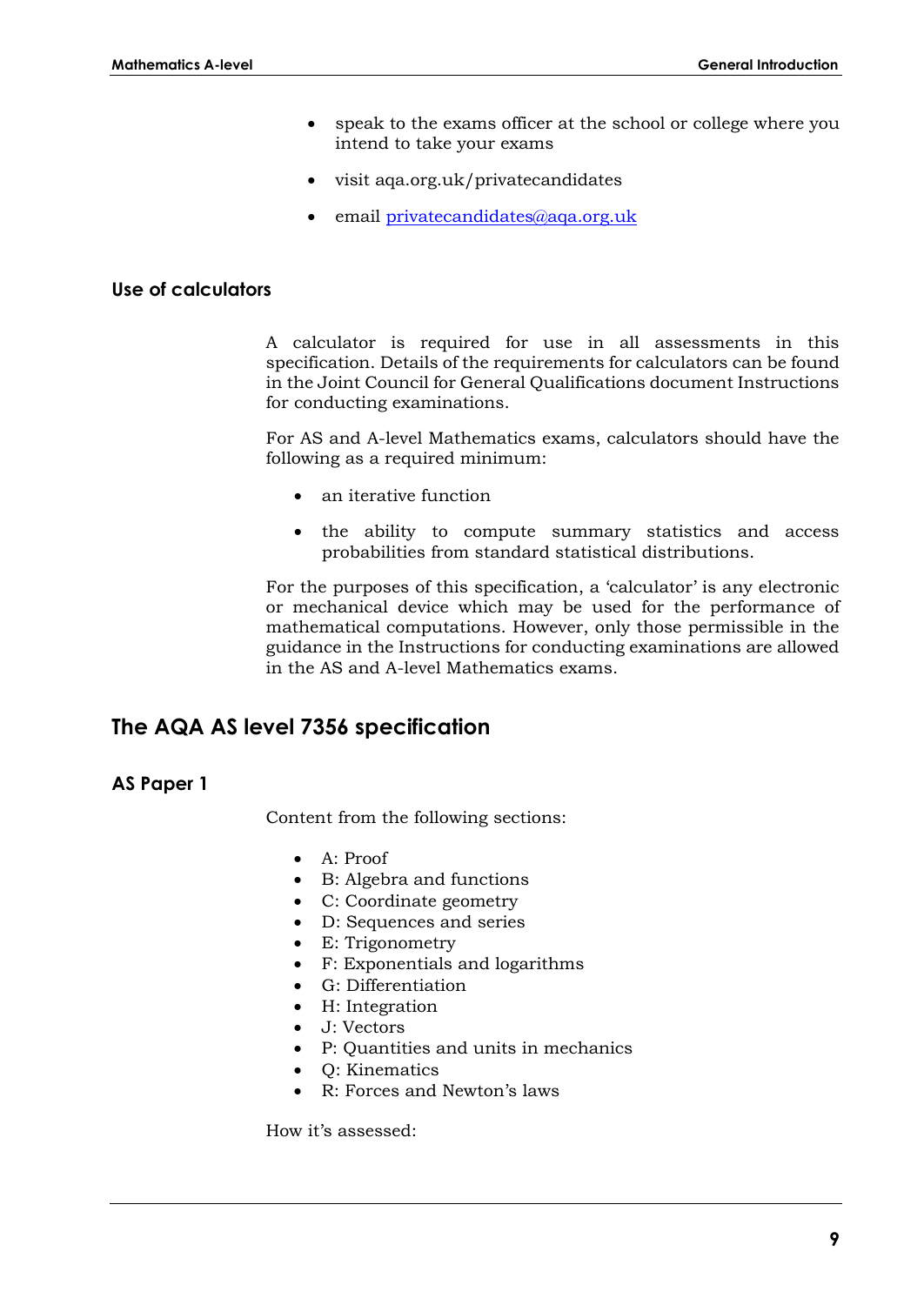• Written exam: 1 hour 30 minutes, 80 marks, 50% of AS

A mix of question styles, from short, single-mark questions to multistep problems.

#### **AS Paper 2**

Content from the following sections:

- A: Proof
- B: Algebra and functions
- C: Coordinate geometry
- D: Sequences and series
- E: Trigonometry
- F: Exponentials and logarithms
- G: Differentiation
- H: Integration
- K: Statistical sampling
- L: Data presentation and interpretation
- M: Probability
- N: Statistical distributions
- O: Statistical hypothesis testing

How it's assessed:

• Written exam: 1 hour 30 minutes, 80 marks, 50% of AS

A mix of question styles, from short, single-mark questions to multistep problems.

#### **The AQA A-level 7357 Specification**

#### **Paper 1**

Any content from:

- A: Proof
- B: Algebra and functions
- C: Coordinate geometry
- D: Sequences and series
- E: Trigonometry
- F: Exponentials and logarithms
- G: Differentiation
- H: Integration
- I: Numerical methods

How it's assessed:

• Written exam: 2 hours, 100 marks, 33⅓ % of A-level

A mix of question styles, from short, single-mark questions to multistep problems.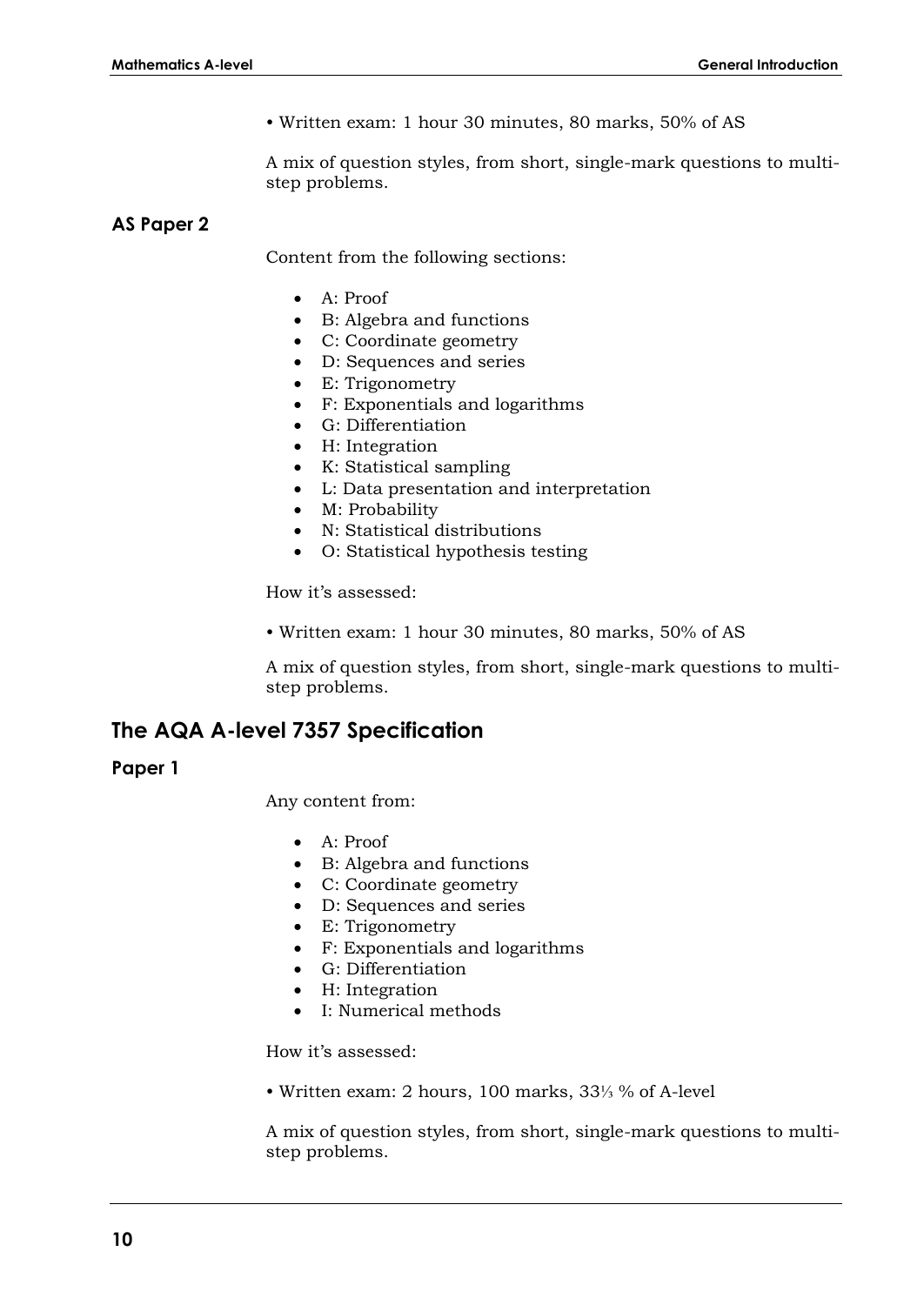#### **Paper 2**

Any content from Paper 1 and content from:

- J: Vectors
- P: Quantities and units in mechanics
- Q: Kinematics
- R: Forces and Newton's laws
- S: Moments

How it's assessed:

• Written exam: 2 hours, 100 marks, 33⅓ % of A-level

A mix of question styles, from short, single-mark questions to multistep problems.

#### **Paper 3**

Any content from Paper 1 and content from:

- K: Statistical sampling
- L: Data presentation and Interpretation
- M: Probability
- N: Statistical distributions
- O: Statistical hypothesis testing

How it's assessed:

• Written exam: 2 hour, 100 marks, 33⅓ % of A-level

A mix of question styles, from short, single-mark questions to multistep problems.

#### **Aims of the AQA A-level specification**

Following the AQA specification, this course aims to encourage students to:

- understand mathematics and mathematical processes in a way that promotes confidence, fosters enjoyment and provides a strong foundation for progress to further study
- extend their range of mathematical skills and techniques
- understand coherence and progression in mathematics and how different areas of mathematics are connected
- apply mathematics in other fields of study and be aware of the relevance of mathematics to the world of work and to situations in society in general
- use their mathematical knowledge to make logical and reasoned decisions in solving problems both within pure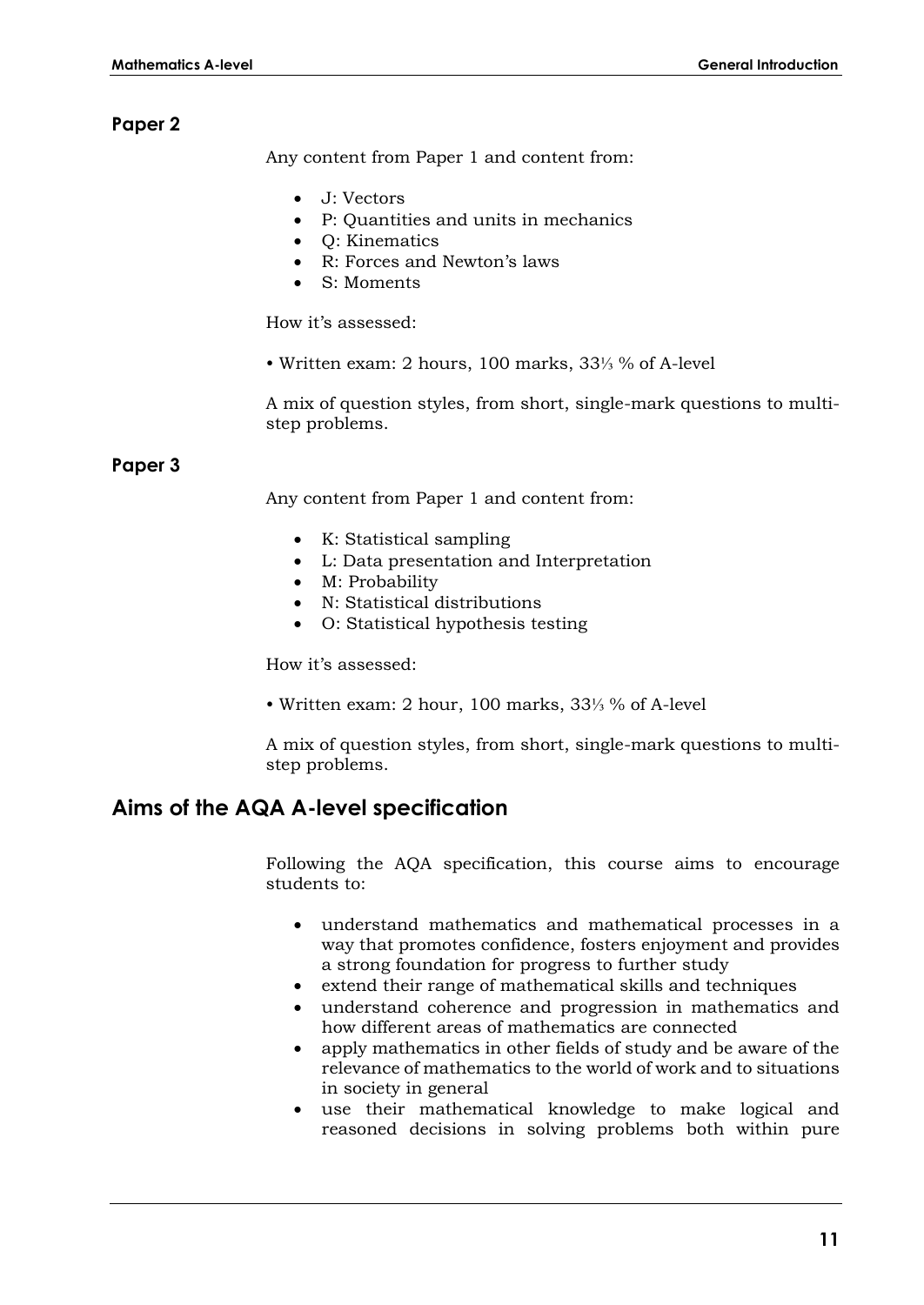mathematics and in a variety of contexts, and communicate the mathematical rationale for these decisions clearly

- reason logically and recognise incorrect reasoning
- generalise mathematically
- construct mathematical proofs
- use their mathematical skills and techniques to solve challenging problems which require them to decide on the solution strategy
- recognise when mathematics can be used to analyse and solve a problem in context
- represent situations mathematically and understand the relationship between problems in context and mathematical models that may be applied to solve them
- draw diagrams and sketch graphs to help explore mathematical situations and interpret solutions
- make deductions and inferences and draw conclusions by using mathematical reasoning
- interpret solutions and communicate their interpretation effectively in the context of the problem
- read and comprehend mathematical arguments, including justifications of methods and formulae, and communicate their understanding

#### **Assessment Objectives**

Assessment objectives (AOs) are set by Ofqual and are the same across all A-level Mathematics specifications and all exam boards.

The exams will measure how students have achieved the following assessment objectives.

**AO1**: Use and apply standard techniques. Learners should be able to:

- select and correctly carry out routine procedures;
- accurately recall facts, terminology and definitions.

**AO2**: Reason, interpret and communicate mathematically. Learners should be able to:

- construct rigorous mathematical arguments (including proofs);
- make deductions and inferences;
- assess the validity of mathematical arguments;
- explain their reasoning;
- use mathematical language and notation correctly.

Where questions/tasks targeting this assessment objective will also credit students for the ability to 'use and apply standard techniques' (AO1) and/or to 'solve problems within mathematics and in other contexts' (AO3) an appropriate proportion of the marks for the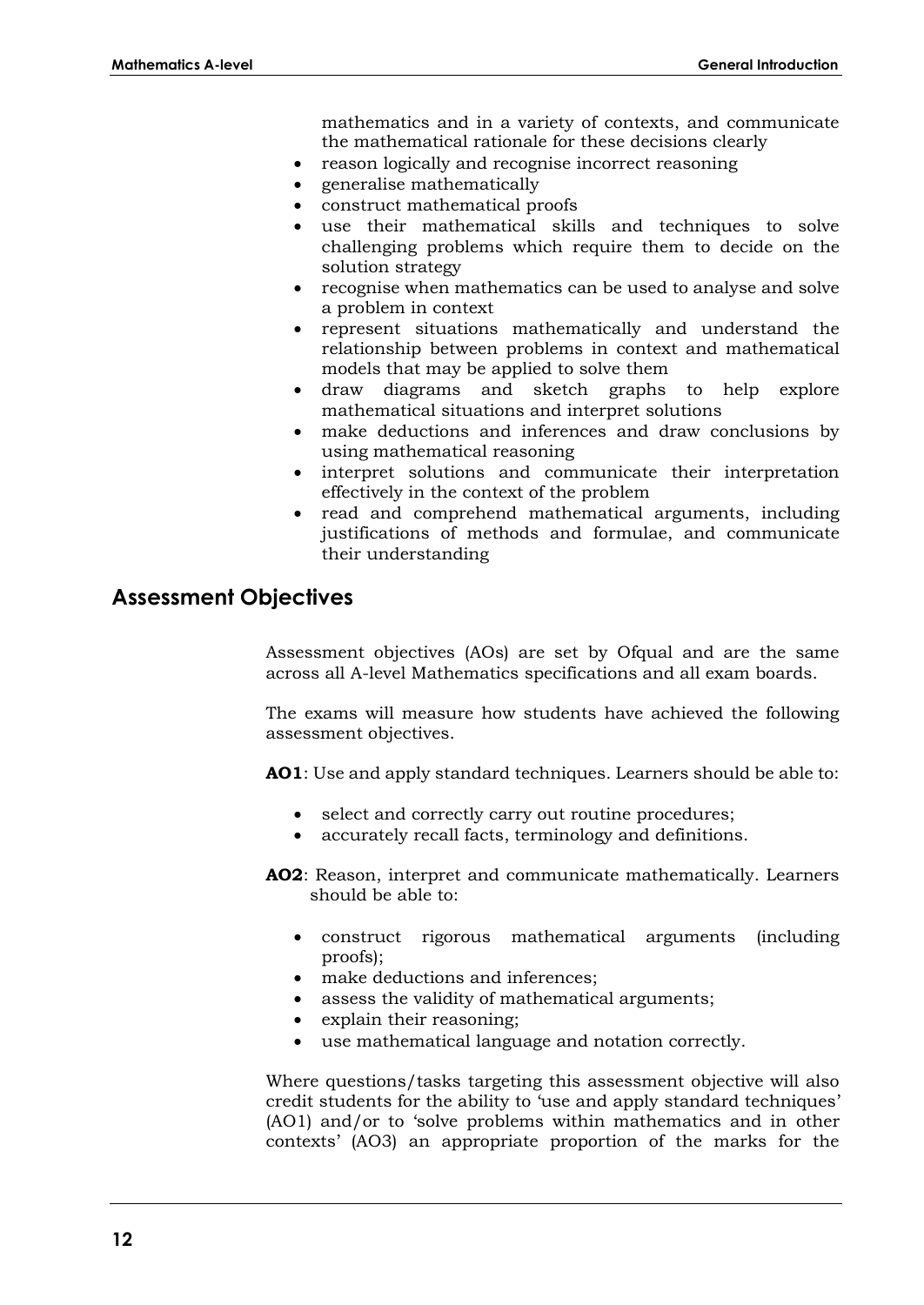question/task must be attributed to the corresponding assessment objective(s).

- **AO3**: Solve problems within mathematics and in other contexts. Learners should be able to:
	- translate problems in mathematical and non-mathematical contexts into mathematical processes;
	- interpret solutions to problems in their original context, and, where appropriate, evaluate their accuracy and limitations;
	- translate situations in context into mathematical models;
	- use mathematical models;
	- evaluate the outcomes of modelling in context, recognise the limitations of models and, where appropriate, explain how to refine them.

Where questions/tasks targeting this assessment objective will also credit students for the ability to 'use and apply standard techniques' (AO1) and/or to 'reason, interpret and communicate mathematically' (AO2) an appropriate proportion of the marks for the question/task must be attributed to the corresponding assessment objective(s).

#### **Assessment objective weightings in each A-level paper**

|                   |        | Paper 1 Paper 2 Paper 3 Total |        |     |
|-------------------|--------|-------------------------------|--------|-----|
| AO1               | 50     | 50                            | 50     | 50  |
| AO2               | 25     | 25                            | 25     | 25  |
| AO <sub>3</sub>   | 25     | 25                            | 25     | 25  |
| Overall weighting |        |                               |        |     |
| of components     | $33\%$ | $33\%$                        | $33\%$ | 100 |
|                   |        |                               |        |     |

#### **Formulae for AS and A-level Maths Specifications**

This is a list of the formulae which relate to the Core modules, and which candidates are expected to remember. Do not worry if you do not understand them at the outset of your course.

#### **Quadratic Equations**

$$
ax^2 + bx + c = 0
$$
 has roots  $\frac{-b \pm \sqrt{b^2 - 4ac}}{2a}$ 

#### **Laws of Logarithms**

$$
log_a x + log_a y \equiv log_a(xy)
$$

$$
log_a x - log_a y \equiv log_a \left(\frac{x}{y}\right)
$$

$$
klog_a x \equiv log_a(x^k)
$$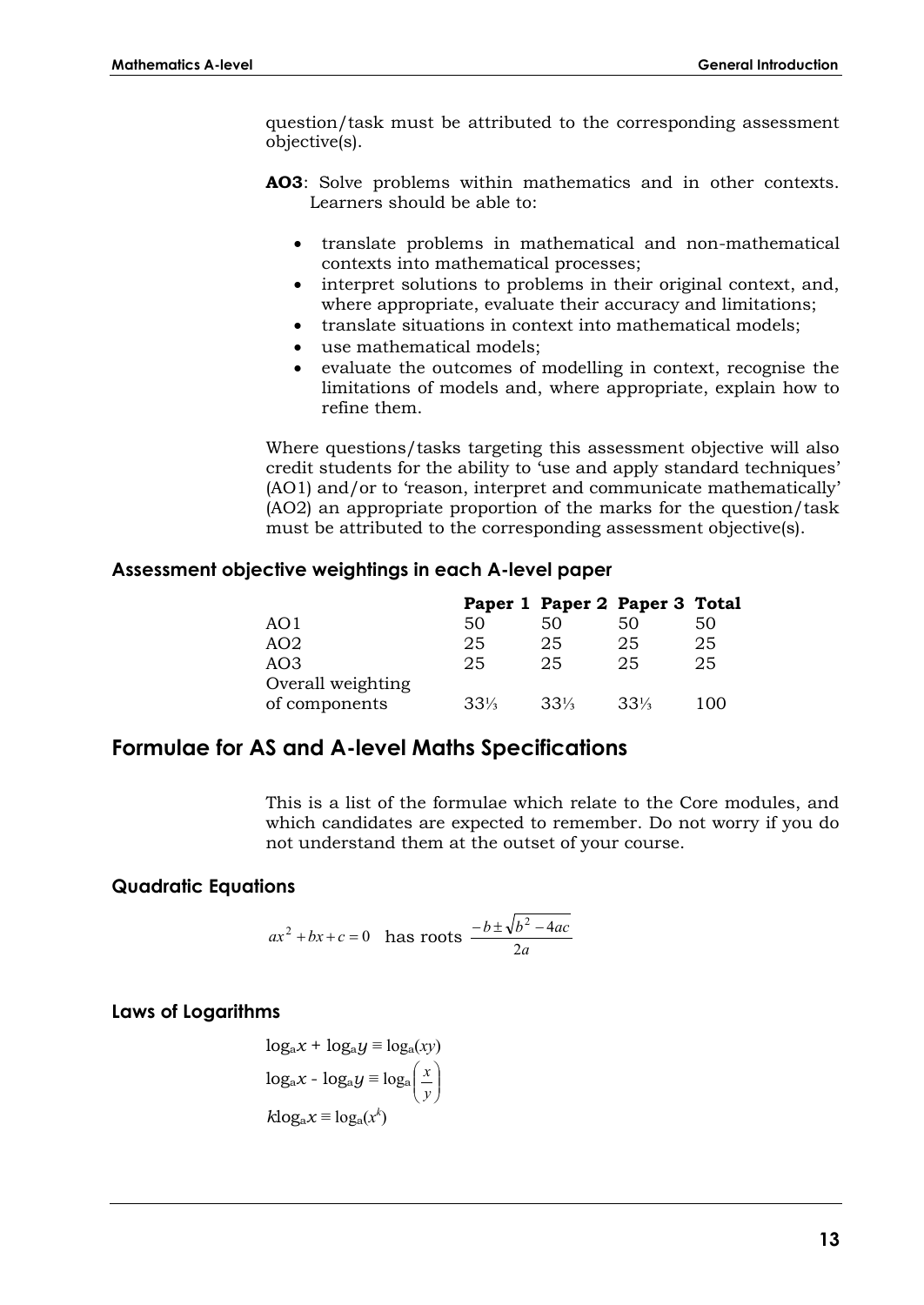### **Trigonometry**

In the triangle *ABC*:  
\n
$$
\frac{a}{\sin A} = \frac{b}{\sin B} = \frac{c}{\sin C}
$$
\narea =  $\frac{1}{2}ab\sin C$   
\ncos<sup>2</sup>A + sin<sup>2</sup>A = 1  
\nsec<sup>2</sup>A = 1 + tan<sup>2</sup>A  
\ncosec<sup>2</sup>A = 1 + cot<sup>2</sup>A  
\nsin 2A = 2sinAcosA  
\ncos 2A = cos<sup>2</sup>A - sin<sup>2</sup>A  
\ntan 2A =  $\frac{2 \tan A}{1 - \tan^2 A}$ 

#### **Differentiation**

| <b>Derivative</b>                        |
|------------------------------------------|
| $n x^{n-1}$                              |
| kcos kx                                  |
| $-k\text{sin}kx$                         |
| $k$ $e^{kx}$                             |
| $\mathfrak{X}$                           |
| $f'(x) + g'(x)$                          |
| $f'(x)g(x) + f(x)g'(x)$<br>f'(g(x))g'(x) |
|                                          |

## **Integration**

| Function                        | Integral                                       |
|---------------------------------|------------------------------------------------|
| $\mathcal{X}^n$                 | $\frac{1}{x^{n+1}} + c, n \neq -1$<br>$n+1$    |
| $\cos kx$                       | $\frac{1}{\pi}$ sin $kx+c$<br>$\boldsymbol{k}$ |
| $\sin kx$                       | $-\frac{1}{k}\cos kx+c$                        |
| $e^{kx}$                        | $\frac{1}{k}e^{kx}+c$                          |
| $\overline{1}$<br>$\mathcal{X}$ | $\ln  x  + c, x \neq 0$                        |
| $f'(x) + g'(x)$                 | $f(x) + g(x) + c$                              |
| f'(g(x))g'(x)                   | $f(g(x)) + c$                                  |

#### **Area**

| area under a curve = $\int_{a}^{b} y dx, y \ge 0$ |  |
|---------------------------------------------------|--|
|---------------------------------------------------|--|